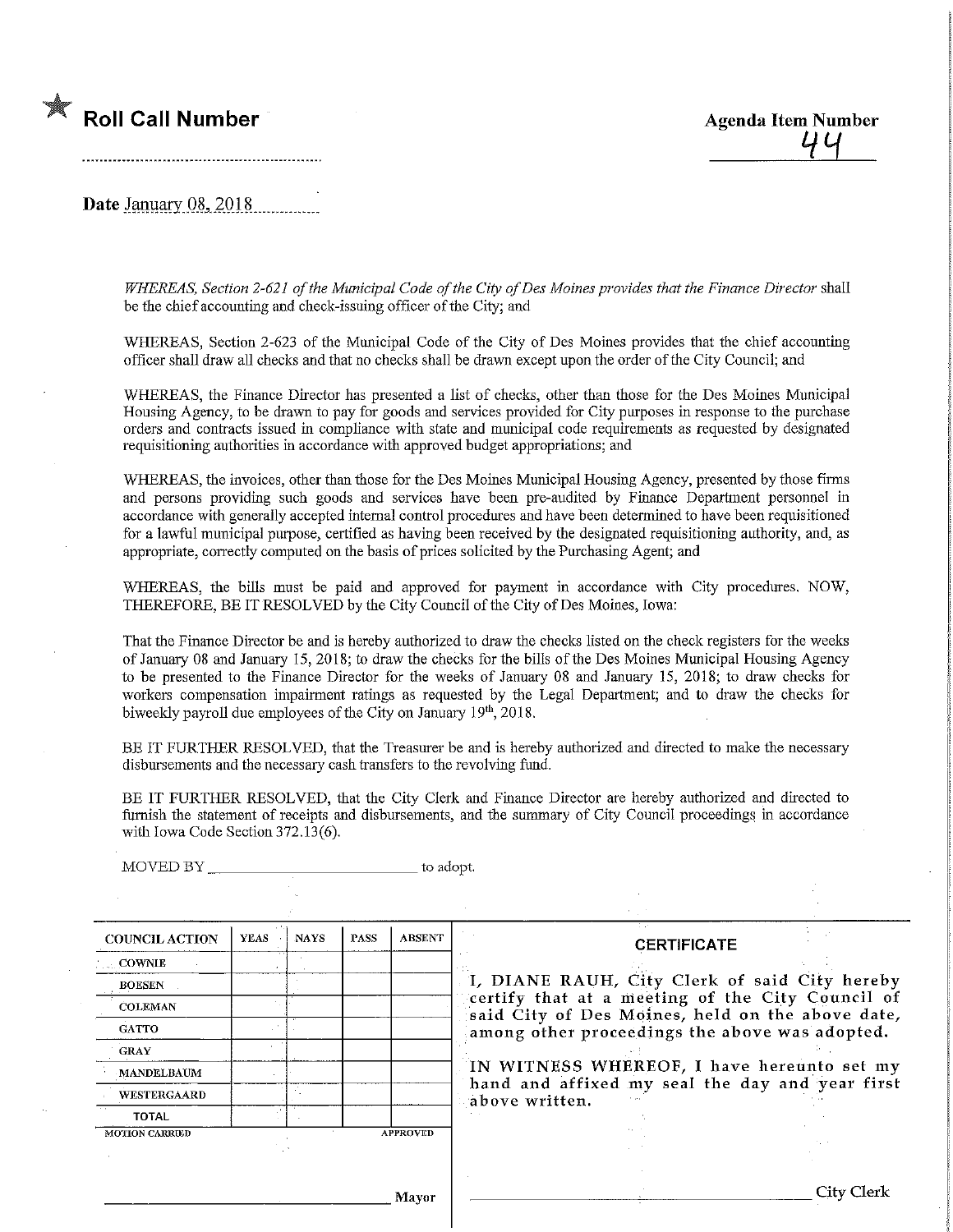$\bar{\chi}$ 

 $\bar{\psi}$ 



For Check Register of December 22, 2017<br>As approved by City Council on December 18, 2017 For Check Register of December 22, 2017<br>As approved by City Council on December 18, 2017 (Roll Call No. 17-)  $\gtrsim$  17f

 $\ddot{\phantom{0}}$ 

December 18, 2017 Page No. 1

The work performed associated with the following listed construction contract partial payments has been constructed in substantial compliance with the plans and specifications, and the Engineering Department hereby requests that the Finance Department process payment to the following contractors:

| <b>Activity ID</b> | <b>Project Title</b>                                                                | Contractor                                                                                                                                        | Partial<br>Payment<br>No. | Partial<br>Payment<br>Amount |
|--------------------|-------------------------------------------------------------------------------------|---------------------------------------------------------------------------------------------------------------------------------------------------|---------------------------|------------------------------|
| 042017011          | 2017 Parking Garage Repair Program                                                  | E & H Restoration, L.L.C.<br>Mark F. Emde, President<br>1926 Comenitz Drive<br>Davenport, IA 52802                                                | 04                        | \$133,364.67                 |
|                    | Munis Contract No. 18011                                                            |                                                                                                                                                   |                           |                              |
| 062017008          | 2017 City-wide PCC Pavement Restoration Program                                     | TK Concrete Inc.<br>Tony J. Ver Meer, President<br>1608 Fifield Road<br>Pella, IA 50219                                                           | 05                        | \$53,004.68                  |
|                    | Munis Contract No. 17143                                                            |                                                                                                                                                   |                           |                              |
| 082016004          | 30th Street and Jefferson Avenue Culvert Replacement<br>at Closes Creek<br>jek<br>A | Jasper Construction Services,<br>Inc.<br>Cliff Rhoads, President<br>928 N 19th Avenue East<br>Newton, IA 50208                                    | 10                        | \$16,129.45                  |
|                    | Munis Contract No. 17061                                                            |                                                                                                                                                   | $\prime$                  |                              |
| 122014001          | South Union Street Bridge over Middle South Creek<br>Replacement                    | Herberger Construction<br>Company, Inc.<br>Dean Herberger, President<br>2508 West 2nd Avenue<br>P.O. Box 326<br>Indianola, IA 50125               | 10                        | \$7,696.10                   |
|                    | BROS-1945(803)--8J-91                                                               |                                                                                                                                                   |                           |                              |
|                    | Munis Contract No. 17076                                                            |                                                                                                                                                   |                           |                              |
| 252018005          | 1401 E. 12th Street Building Demolition                                             | Earth Services & Abatement,<br>Inc. dba Iowa Demolition<br>Wayne D. McIntosh, General<br>Manager<br>1901 Easton Boulevard<br>Des Moines, IA 50316 | 01                        | \$142,840.27                 |
|                    | CDBG-Nuisance Abatement                                                             |                                                                                                                                                   |                           |                              |

Munis Contract No. 18049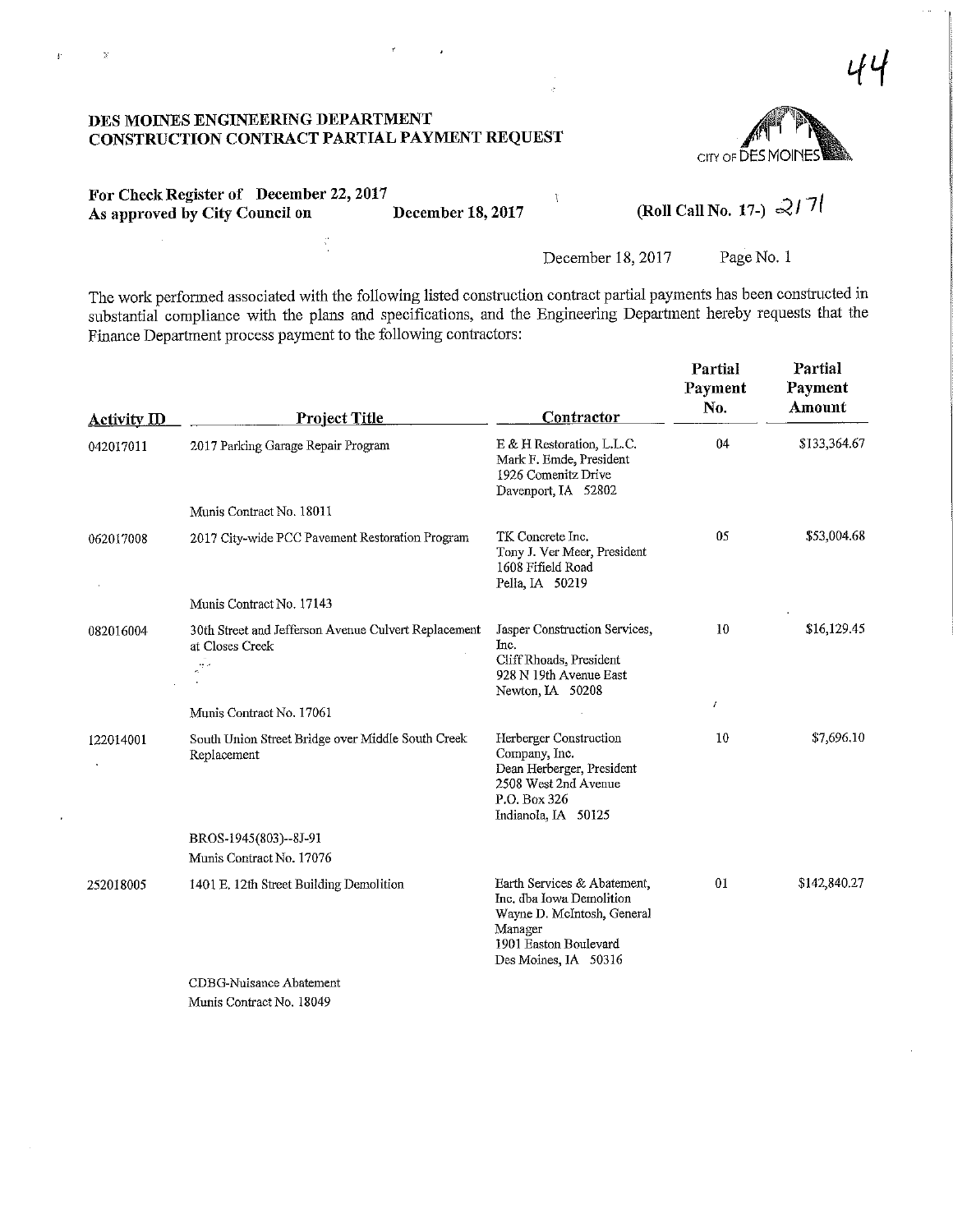

For Check Register of December 22, 2017<br>As approved by City Council on December 15, 2017 As approved by City Council on

(Roll Call No. 17-)  $\beta$  /  $7/$ 

December 18,2017 Page No. 2

Requested by:

 $\tilde{g}_\lambda$  :

 $x^{j}(y^{j})$  of  $y^{j}$ 

Pamela S. Cooksey, P.E. Des Moines City Engineer

ec: City Clerk

 $\mathbf{r}$ 

Funds available:

 $2l$ 

Robert L. Fagen Des Moines Finance Director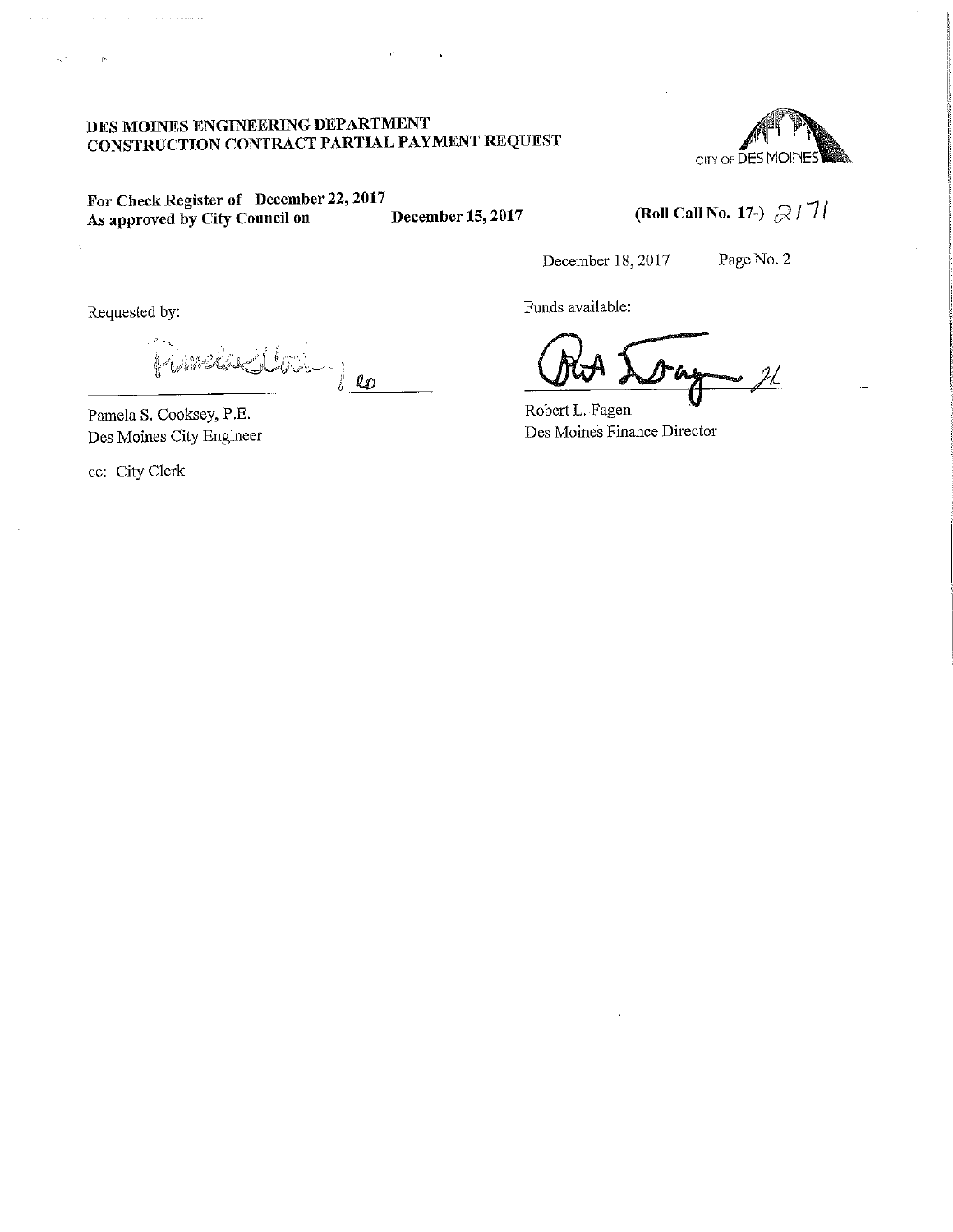DES MOINES ENGINEERING DEPARTMENT CONSTRUCTION CONTRACT PARTIAL PAYMENT REQUEST



 $\mathcal{H}$ 

## For Check Register of December 29,2017 As approved by City Council on December 18, 2017 (Roll Call No. 17-2171)

December 22, 2017 Page No. 1

The work performed associated with the following listed construction contract partial payments has been constructed in substantial compliance with the plans and specifications, and the Engineering Department hereby requests that the Finance Department process payment to the following contractors:

| <b>Activity ID</b> | <b>Project Title</b>                                                 | Contractor                                                                                                                                         | Partial<br>Payment<br>No. | Partial<br>Payment<br>Amount |
|--------------------|----------------------------------------------------------------------|----------------------------------------------------------------------------------------------------------------------------------------------------|---------------------------|------------------------------|
| 042017019          | 2018 Parking Garage Mechanical/Electrical/Plumbing<br>Repair Program | Air-Con Mechanical<br>Corporation<br>James M. Shaffer, President<br>3121 S.E. 14th Street<br>Des Moines, IA 50320                                  | 02                        | \$91,505.41                  |
|                    | Munis Contract No. 18050                                             |                                                                                                                                                    |                           |                              |
| 062017007          | 2017-2018 Expanded Street Resurfacing Program -<br>Contract 1        | OMG Midwest, Inc. dba Des<br>Moines Asphalt & Paving<br>Jeffrey A. Chapman, General<br>Manager<br>2401 SE Tones Drive, Ste. 13<br>Ankeny, IA 50021 | 07                        | \$23,207.25                  |
|                    | Munis Contract No. 17157                                             |                                                                                                                                                    |                           |                              |
| 072016003          | Lower Oak and Highland Park Sewer Separation Phase<br>$\mathbf{1}$   | Rognes Corp. dba Rognes<br>Corporation<br>Warren Rognes, President<br>720 SW Goodwin<br>Ankeny, IA 50023                                           | 03                        | \$327,056.26                 |
|                    | Munis Contract No. 17167                                             |                                                                                                                                                    |                           |                              |
| 082017002          | 2017 Sewer Repair - Contract 1                                       | EJM Pipe Services, Inc.<br>Mark Montgomery, Vice<br>President<br>14461 Lake Drive<br>Columbus, MN 55025                                            | 02                        | \$199,061.47                 |
|                    | Munis Contract No. 18048                                             |                                                                                                                                                    |                           |                              |
| 082017003          | Agrimergent Storm Sewer Phase 1                                      | RW Excavating Solutions, LC<br>Dan E. Wilson, Managing<br>Member<br>13293 S.88th Avenue W<br>Prairie City, IA 50228                                | 07                        | \$86,341.66                  |
|                    | Munis Contract No. 17158                                             |                                                                                                                                                    |                           |                              |
| 082017004          | Des Moines River East Storm Sewer Box Emergency<br>Repair            | Cramer and Associates, Inc.<br>Robert Cramer, President/CAO<br>3100 S.W. Brookside Drive<br>Grimes, IA 50111                                       | 05                        | \$275,470.72                 |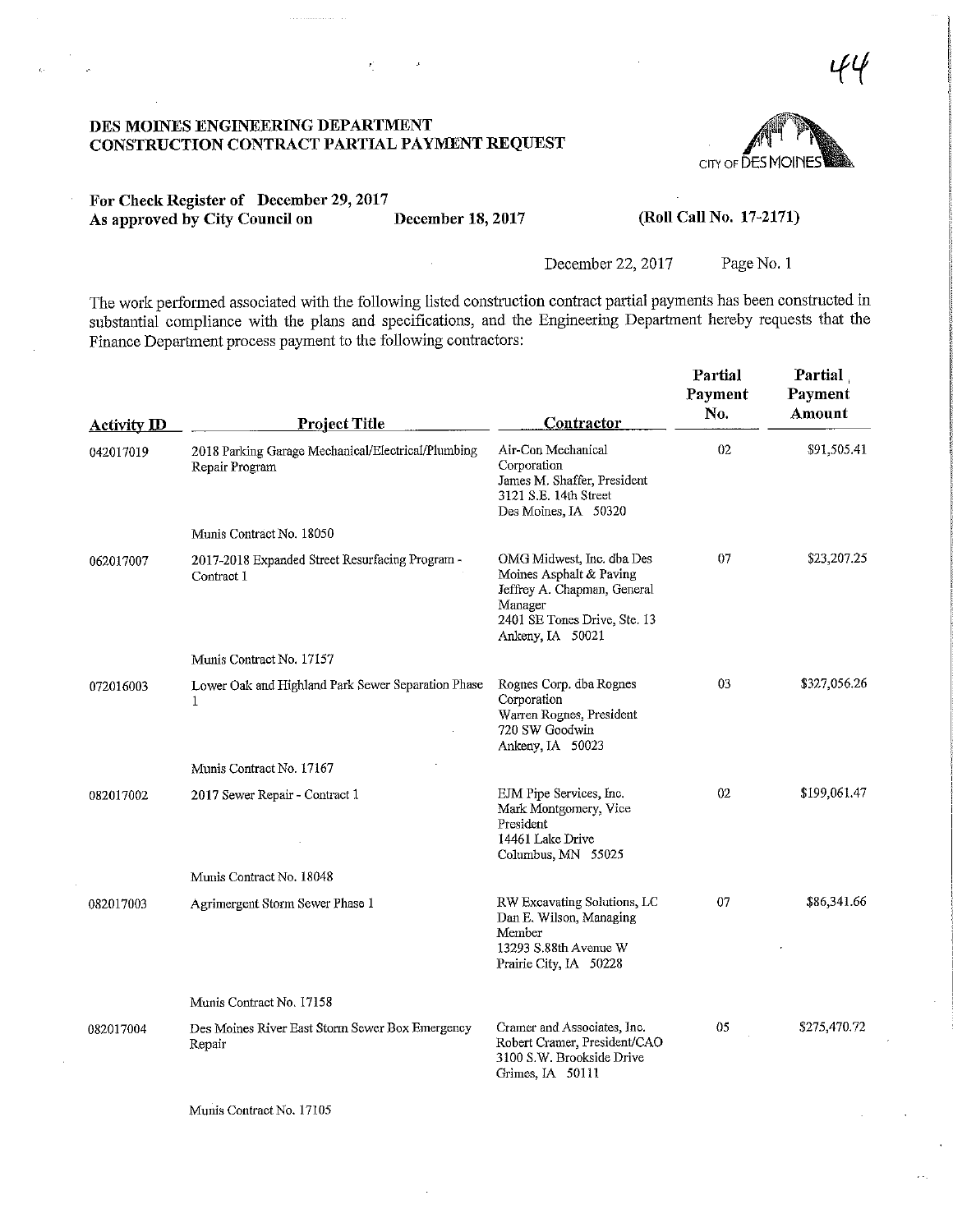

For Check Register of December 29, 2017<br>As approved by City Council on December 18, 2017 As approved by City Council on December 18, 2017 (Roll Call No. 17-2171)

December 22, 2017

| Page No. 2 |
|------------|
|------------|

| <b>Activity ID</b> | <u>Project Title</u>           | Contractor                                                                                           | Partial<br>Payment<br>No. | Partial<br>Payment<br>Amount |
|--------------------|--------------------------------|------------------------------------------------------------------------------------------------------|---------------------------|------------------------------|
| 112016004          | Fairmont Park Water Playground | Lansink Construction, Inc.<br>Correy Lansink, President<br>5967 Merle Hay Road<br>Johnston, IA 50131 | 09                        | \$17,168.92                  |

Munis Contract No. 17070 Contract No. 15022; NOTE: The City Engineer has determined feat the contract is substantially completed and this payment mcludes partial release ofretainage requested by the Contractor pursuant to Iowa Code Chapter 26.

e^pf? /f •  $W_{\mathbb{Z}}$ <u>Ro</u>

Pamela S. Cooksey, P,E. Des Moines City Engineer

ec: City Clerk

Requested by: Funds available:

 $\mu$ 

Robert L. Fagen Des Moines Finance Director